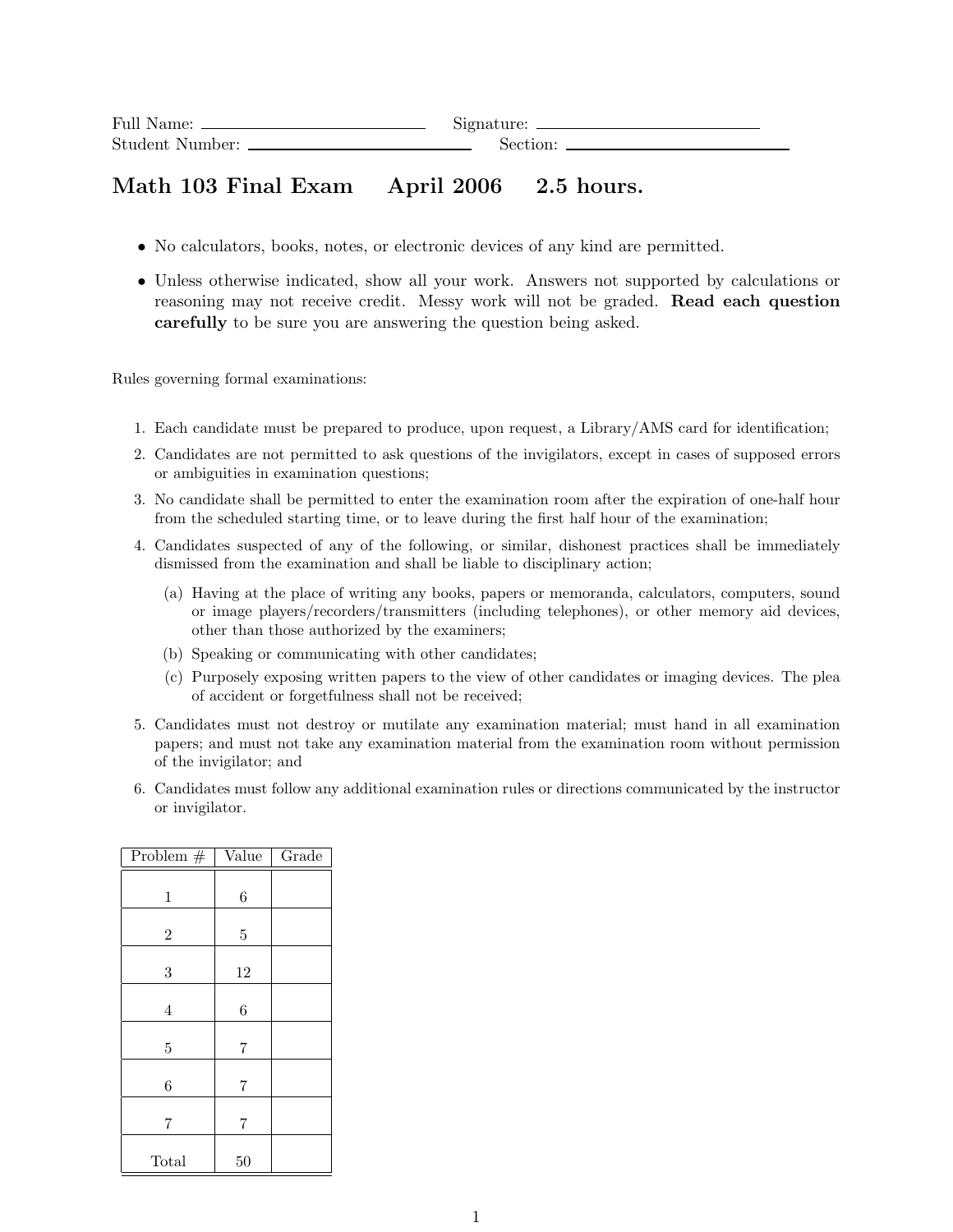## Formulae

$$
\sum_{k=1}^{N} k = \frac{N(N+1)}{2}, \quad \sum_{k=1}^{N} k^{2} = \frac{N(N+1)(2N+1)}{6}, \quad \sum_{k=1}^{N} k^{3} = \left(\frac{N(N+1)}{2}\right)^{2}, \quad \sum_{k=0}^{N} r^{k} = \frac{1-r^{N+1}}{1-r}
$$
  

$$
\int_{a}^{b} f(x) dx = \lim_{\Delta x \to 0} \sum_{k=1}^{N} f(x_{k}) \Delta x, \quad x_{k} = a + k \Delta x, \quad \Delta x = (b-a)/N
$$
  

$$
\int_{a}^{b} F'(x) dx = F(b) - F(a), \quad \int_{a}^{b} u dv = uv \Big|_{a}^{b} - \int_{a}^{b} v du
$$
  

$$
V_{shell} = \int_{a}^{b} 2\pi x f(x) dx, \quad V_{disk} = \int_{a}^{b} \pi f(x)^{2} dx, \quad L = \int_{a}^{b} \sqrt{1 + f'(x)^{2}} dx
$$
  

$$
\sin^{2} \theta + \cos^{2} \theta = 1, \quad \tan^{2} \theta + 1 = \sec^{2} \theta, \quad \cos^{2} \theta = \frac{1 + \cos^{2} \theta}{2}, \quad \sin^{2} \theta = \frac{1 - \cos^{2} \theta}{2}
$$
  

$$
\sin(A + B) = \sin A \cos B + \sin B \cos A, \quad \cos(A + B) = \cos A \cos B - \sin A \sin B,
$$
  

$$
\int \sec \theta d\theta = \ln|\sec \theta + \tan \theta| + C, \quad \int \sec^{3} \theta d\theta = \frac{1}{2}(\sec \theta \tan \theta + \ln|\sec \theta + \tan \theta|) + C
$$
  

$$
\int \frac{1}{1 + u^{2}} du = \arctan u + C, \quad \int \frac{1}{\sqrt{1 - u^{2}}} du = \arcsin u + C
$$
  

$$
\frac{d}{dx}(\tan x) = \sec^{2} x, \quad \frac{d}{dx}(\cot x) = -\csc^{2} x, \quad \frac{d}{dx}(\sec x) = \tan x \sec x, \quad \frac{d}{dx}(\csc x) = -\cot x \csc x,
$$
  

$$
\bar{x} = \mathbf{E} x = \sum_{k=1}^{b
$$

 $p(E_1 \text{ and } E_2) = p(E_1)p(E_2|E_1)$ ,  $p(E_1 \text{ or } E_2) = p(E_1) + p(E_2) - p(E_1 \text{ and } E_2)$  $C(n,k) = \frac{n!}{(n-k)!k!}, \quad P(n,k) = \frac{n!}{(n-k)!},$  $p(k \text{ heads out of } n \text{ tosses}) = C(n,k)p^{k}(1-p)^{n-k}$ 

$$
T_n(x) = \sum_{k=0}^{n} \frac{f^{(k)}(x_0)}{k!} (x - x_0)^k
$$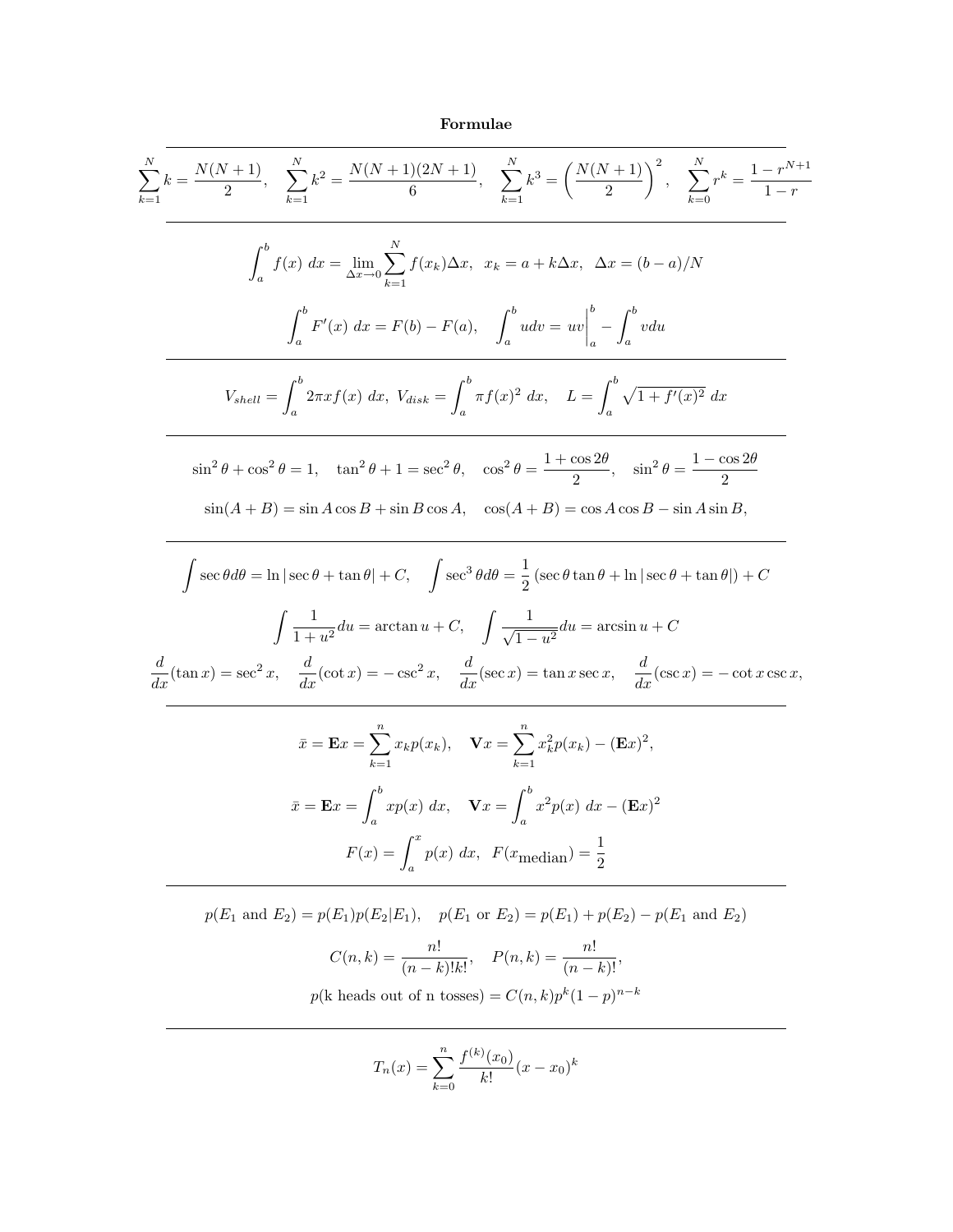1. For each of the following multiple-choice questions, there is one correct answer. Circle the corresponding (roman) number.



(a) Use the graph of  $g(x)$  below to determine the correct set of values of  $G(x) = \int_0^x g(t) dt$ .

- (b) A biased coin with  $P(H) = 1/10$  is tossed 4 times. What is the probability of getting at least one H?
	- i.  $1 (9/10)^4$ ii.  $(1/10)^4$ iii.  $(1/10)(9/10)^3$ iv.  $1 - (1/10)^4$ v.  $(9/10)^4$
- (c) A calcium channel in a cardiac muscle cell opens and closes in a random manner. Before receiving a signal for contraction, the channel is closed. The channel opens  $t$  milliseconds after the signal is received where t has a probability density given by  $p(t) = \frac{1}{50}e^{-\frac{t}{50}}$  for  $0 < t < \infty$ . Which of the following gives the expected time at which the channel opens?

i. 
$$
\frac{1}{50} \int_0^{\infty} e^{-\frac{t}{50}} dt
$$
  
\nii.  $\frac{1}{50} \int_0^{\infty} t e^{-\frac{t}{50}} dt$   
\niii.  $\frac{1}{50} \int_0^{\infty} t^2 e^{-\frac{t}{50}} dt$   
\niv.  $\frac{1}{50} \int_0^{\infty} (t - 50)^2 e^{-\frac{t}{50}} dt$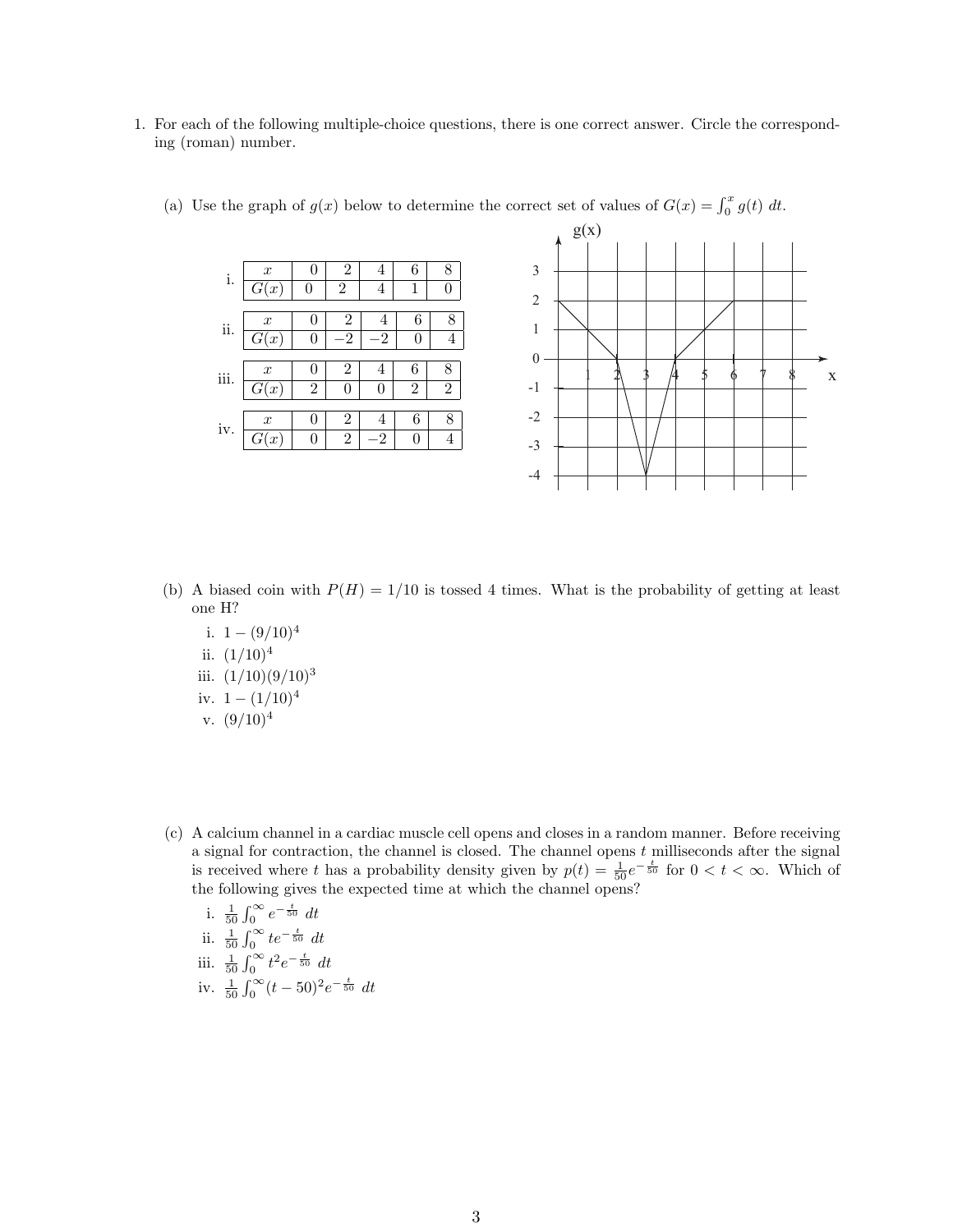- (d) The concentration of a protein in a long, thin cylindrically shaped bacterium is given by the function  $c(x)$  where c is measured in mol/ $\mu$ m along the long axis of the cell and  $0 < x < 3$  is measured in  $\mu$ m. Suppose that when the cell divides, it splits at  $x = 3/2\mu$ m and that all protein to the left of this point ends up in the left daughter cell and any to the right ends up in the right daughter cell. Determine which of the following statements is necessarily true:
	- i. If the center of mass of the protein density is to the left of the median of the density, than the cell on the right gets more than half of the total protein.
	- ii. If the center of mass of the protein density is at  $x = 1 \mu m$ , then the cell on the left gets more than half of the total protein in the mother cell.
	- iii. If the median of the protein density is at  $x = 1 \mu m$ , then the cell on the left gets more than half of the total protein in the mother cell.
	- iv. If the mean and the median are at the same point, both cells get the same amount of protein.
- (e)  $1-2x^2$  is the second order Taylor polynomial (around  $x=0$ ) for which one of the following functions?

i.  $1 - \sin(4x)$ ii.  $e^{-x^2}$ iii.  $cos(2x)$ iv.  $e^{-4x}$ v.  $cos(x)$ 

- (f) Which of the following is essentially a form of the Fundamental Theorem of Calculus?
	- i. The area under the graph of  $f(x)$  between  $x = a$  and  $x = b$  is given by  $\int_a^b f(x) dx$ .
	- ii.  $\int_a^b f(x) dx = \lim_{n \to \infty} \sum_{k=1}^n f(x_k) \Delta x$ .
	- iii. The derivative with respect to time of the position of a molecule is v. The net displacement of the molecule from  $t = 0$  to  $t = T$  is given by  $\int_0^T v(t) dt$ .
	- iv.  $\int_a^b f(x) \, dx = f'(b) f'(a)$ .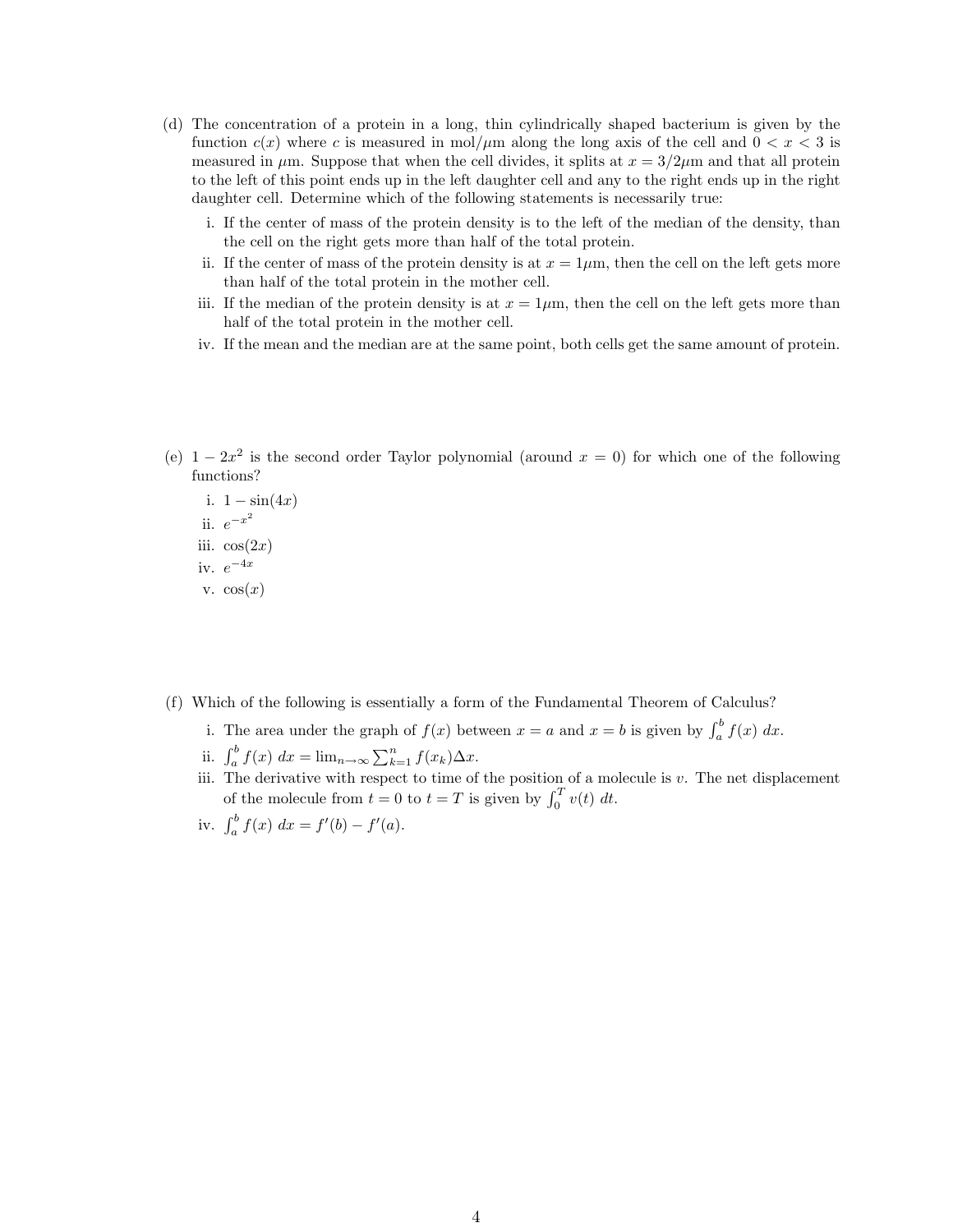- 2. For each of the following short questions, write your answer in the box it will be graded simply right or wrong.
	- (a) Calculate  $\sum_{k=1}^{10} (k+3)^2$ .

(b) If 
$$
\int_1^4 f(x)dx = 2
$$
 and  $\int_3^4 f(x)dx = 5$ , find  $\int_1^3 f(x)dx$ .

- (c) If the continuous random variable x has probability density  $p(x) = \frac{\pi}{2} \sin(\pi x)$ ,  $0 \le x \le 1$ , find the mean value of  $x$ .
- (d) A bag contains 5 red balls, 3 green balls, and 2 yellow balls. If balls are always replaced into the bag after being drawn, what is the probability of drawing the same colour out of the bag on two

successive attempts?

$$
\begin{array}{|c|c|} \hline \rule{0.3cm}{0.4pt} & \rule{0.3cm}{0.4pt} & \rule{0.3cm}{0.4pt} \\ \hline \rule{0.3cm}{0.4pt} & \rule{0.3cm}{0.4pt} & \rule{0.3cm}{0.4pt} \\ \hline \rule{0.3cm}{0.4pt} & \rule{0.3cm}{0.4pt} & \rule{0.3cm}{0.4pt} \\ \hline \rule{0.3cm}{0.4pt} & \rule{0.3cm}{0.4pt} & \rule{0.3cm}{0.4pt} \\ \hline \rule{0.3cm}{0.4pt} & \rule{0.3cm}{0.4pt} & \rule{0.3cm}{0.4pt} \\ \hline \rule{0.3cm}{0.4pt} & \rule{0.3cm}{0.4pt} & \rule{0.3cm}{0.4pt} \\ \hline \rule{0.3cm}{0.4pt} & \rule{0.3cm}{0.4pt} & \rule{0.3cm}{0.4pt} \\ \hline \rule{0.3cm}{0.4pt} & \rule{0.3cm}{0.4pt} & \rule{0.3cm}{0.4pt} \\ \hline \rule{0.3cm}{0.4pt} & \rule{0.3cm}{0.4pt} & \rule{0.3cm}{0.4pt} \\ \hline \rule{0.3cm}{0.4pt} & \rule{0.3cm}{0.4pt} & \rule{0.3cm}{0.4pt} \\ \hline \rule{0.3cm}{0.4pt} & \rule{0.3cm}{0.4pt} & \rule{0.3cm}{0.4pt} \\ \hline \rule{0.3cm}{0.4pt} & \rule{0.3cm}{0.4pt} & \rule{0.3cm}{0.4pt} \\ \hline \rule{0.3cm}{0.4pt} & \rule{0.3cm}{0.4pt} & \rule{0.3cm}{0.4pt} \\ \hline \rule{0.3cm}{0.4pt} & \rule{0.3cm}{0.4pt} & \rule{0.3cm}{0.4pt} \\ \hline \rule{0.3cm}{0.4pt} & \rule{0.3cm}{0.4pt} & \rule{0.3cm}{0.4pt} \\ \hline \rule{0.3cm}{0.4pt} & \rule{0.3cm}{0.4pt} & \rule{0.3cm}{0.4pt} \\ \hline \rule{0.3cm}{0.4pt} & \rule{0.3cm}{0.4pt
$$

(e) The Taylor series for the function  $\frac{1}{1+x^2}$  around  $x=0$  is

$$
\frac{1}{1+x^2} = \sum_{n=0}^{\infty} (-1)^n x^{2n} = 1 - x^2 + x^4 - x^6 + x^8 - \dots
$$

Use this fact to find the Taylor series for  $arctan(x)$  around  $x = 0$  (hint: the formula sheet might be useful).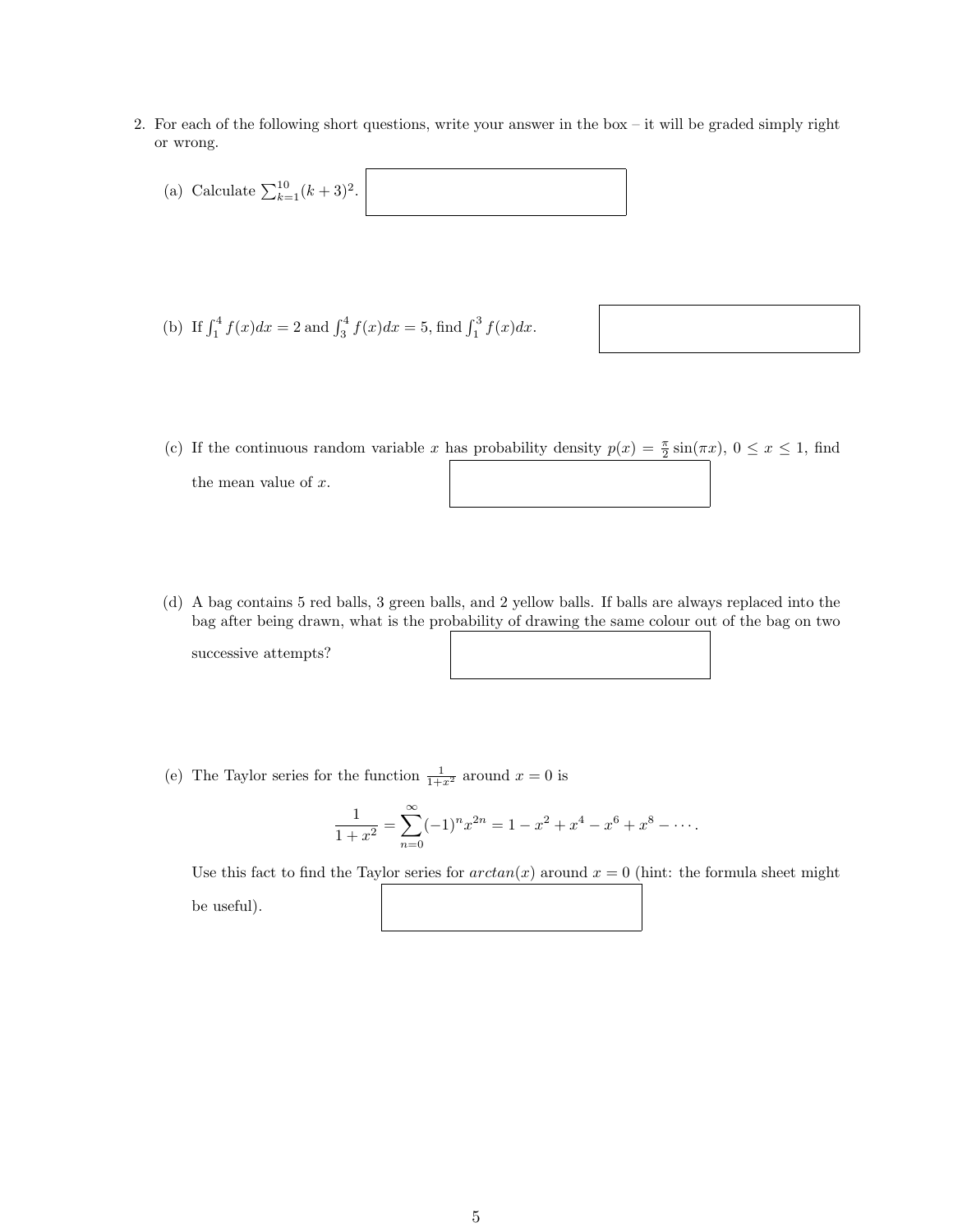3. Evaluate the following integrals.

(a) 
$$
\int \frac{\cos(x)}{\sin(x)} dx
$$

(b) 
$$
\int \frac{1}{(x-5)(x+1)} dx
$$

(c) 
$$
\int_0^2 \sqrt{4 - x^2} dx
$$

(d)  $\int_1^2 \ln(x) x dx$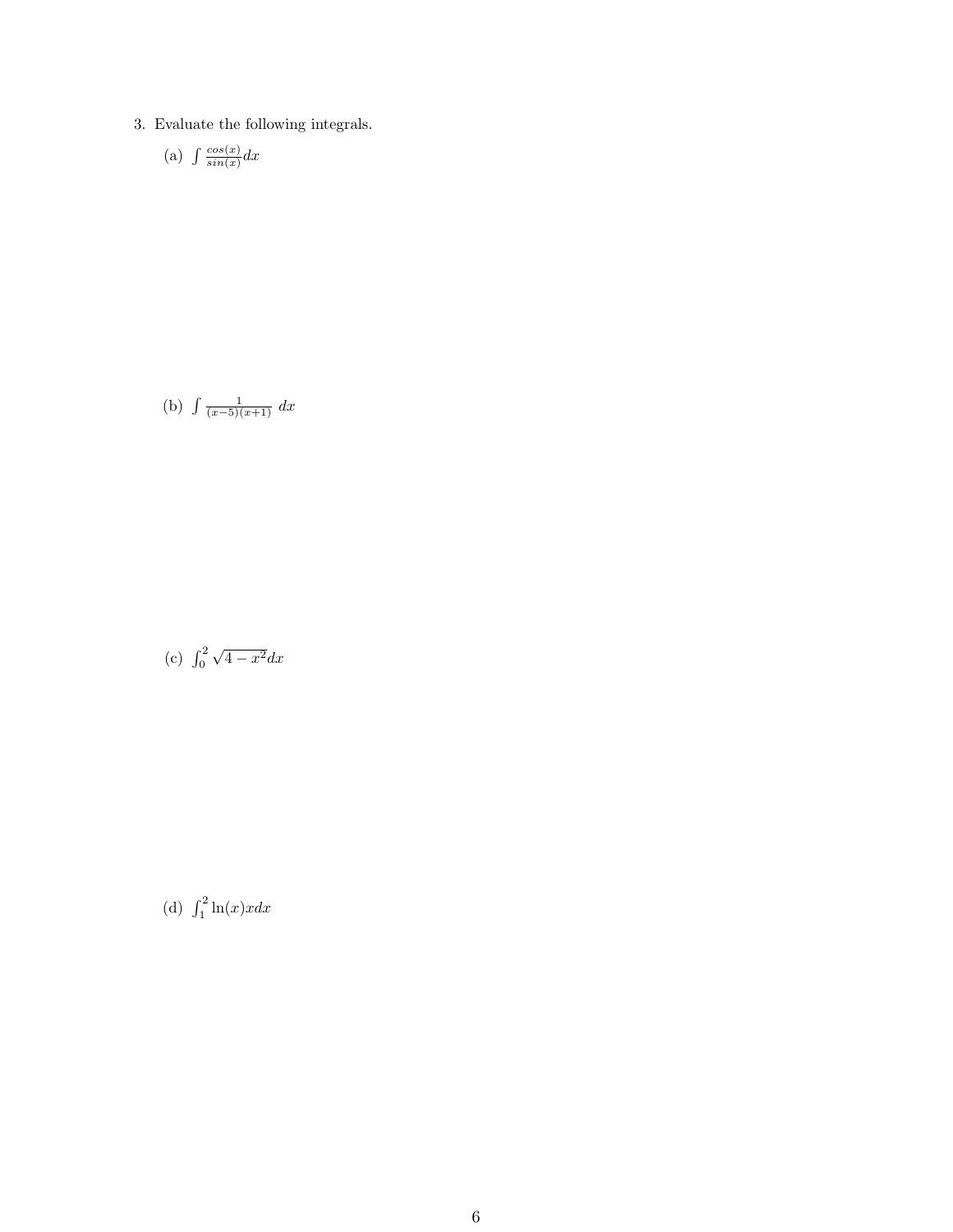4. You are driving your car at 30 m/sec (approx. 108 km/hr) to catch your flight to Costa Rica for summer holidays. A pedestrian runs across the road, forcing you to brake hard. Suppose it takes you 1 sec to react to the danger, and that when you apply your brakes, you slow down at the rate  $a = -10$ m/sec<sup>2</sup> . After applying the brakes, how long will it take you to stop? How far will your car move from the instant that the danger is sighted until coming to a complete stop?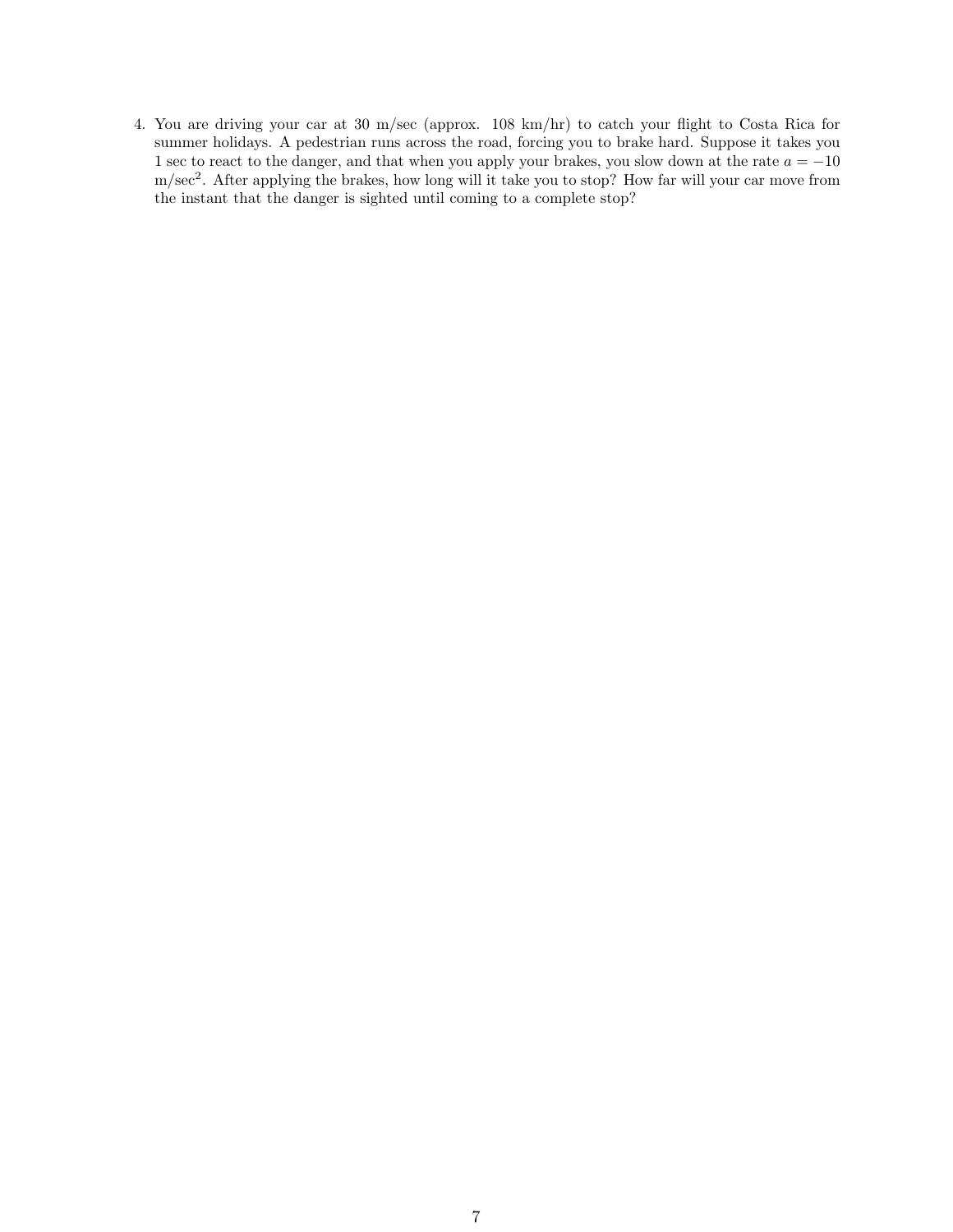- 5. Consider the region below the graph  $y = 1 x^3$  (and above the x-axis) between  $x = 0$  and  $x = 1$ .
	- (a) Find the area of this region.
	- (b) Find the volume of the solid "dome" obtained by rotating this region about the y-axis.
	- (c) Suppose the density of the solid from part (b) is  $p(y) = ky$ . Find its mass.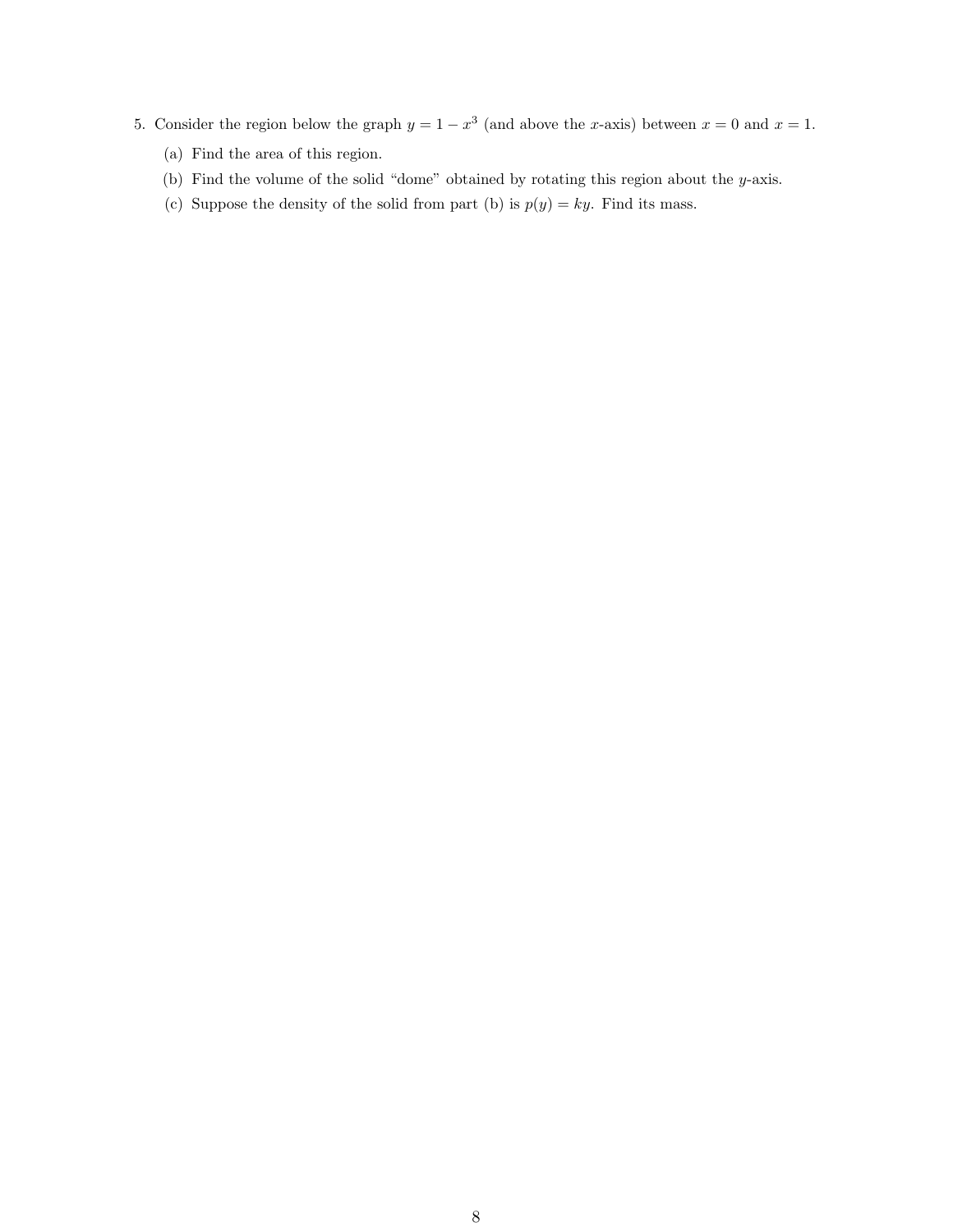6. Let t be the time (in hours) it takes for a cell division to occur. Suppose t is a continuous random variable on the interval  $0 \le t \le 1$  (i.e. the cells always divide in less than 1 hour), with probability density √

$$
p(t) = C(\sqrt{t} - t), \qquad 0 \le t \le 1.
$$

- $(a)$  Find  $C$ .
- (b) Find the probability that cell division occurs in less that 30 minutes.
- (c) Find the mean division time.